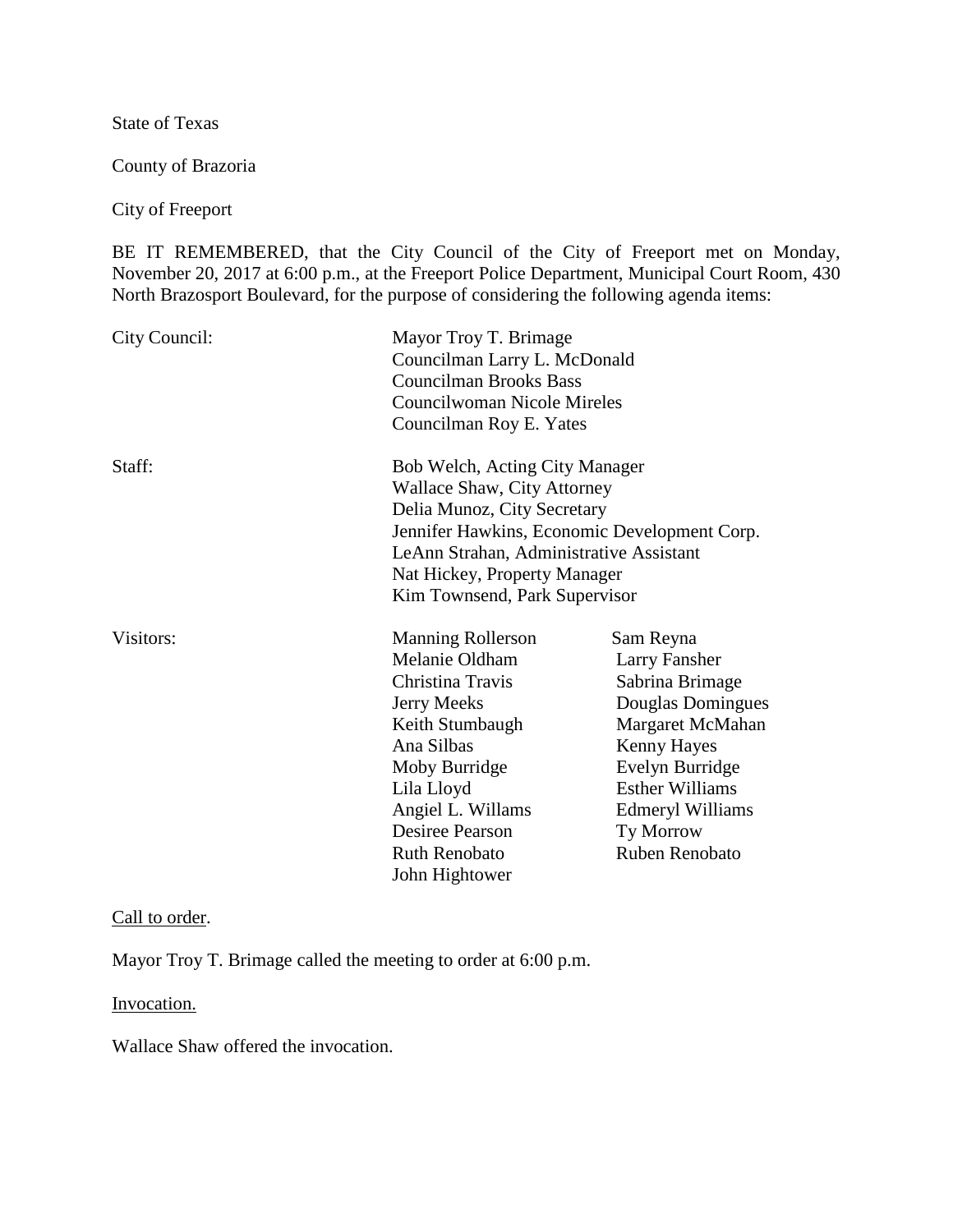### Pledge of Allegiance.

Mayor Troy T. Brimage led the Pledge of Allegiance.

### Attending citizens and their business.

Douglas Domingues, spokesperson for the Concerned Citizens of Freeport agrees and supports the decisions to terminate the employment of Jeff Pynes as City Manager and to provide forensic accounting services regarding the financial records of the Freeport Museum Foundation. The Concern Citizens of Freeport have publicly contested the legality of his contract.

Lila Lloyd of 1620 North Ave. T is concerned that Port Freeport is building a house in the city limits across the street from her and will not be paying taxes. The second issue is the foundation is being built higher than usual and the effect it will have when it rains. Mayor Troy T. Brimage assures her that the Port has bought the property and already sold to an individual that will be on the tax roll.

Manning Rollerson stated that in 2010 Port Freeport received \$13,000,000 to put in infrastructure in the City of Freeport and in 2013 received another \$37,000,000 to put in the surrounding areas and not one dollar was put in the East End and a lawsuit naming the City of Freeport and Port Freeport for not helping the citizens. He is very concerned about a survey that is being done on his property and would like to know why Jeff Pynes was terminated and that Chief Raymond Garivey lives outside the city and that didn't seem to be problem.

# Consideration of approving the November 6 & 7, 2017 Council Meeting.

Reagendaed.

Consideration of approving a commercial tax abatement application for a new motel for Digant Patel Properties, LLC, 1701 North Ave. K, Freeport Texas and setting a public hearing date to consider designating the following described property located within the corporate boundaries of the City as a reinvestment zone for the purpose of entering into an agreement with the owner or owners there of granting a tax abatement on Block l, Lot Reserve A, (unrestricted) Sairam S/D acres .6457.

On a motion by Councilman McDonald, seconded by Councilman Yates, with all present voting "Aye", Council unanimously approved a commercial tax abatement application for a new motel for Digant Patel Properties, LLC, 1701 North Ave. K, Freeport Texas and setting a public hearing date for January 15, 2018 to consider designating the following described property located within the corporate boundaries of the City as a reinvestment zone for the purpose of entering into an agreement with the owner or owners thereof granting a tax abatement on Block l, Lot Reserve A, (unrestricted) Sairam S/D acres .6457.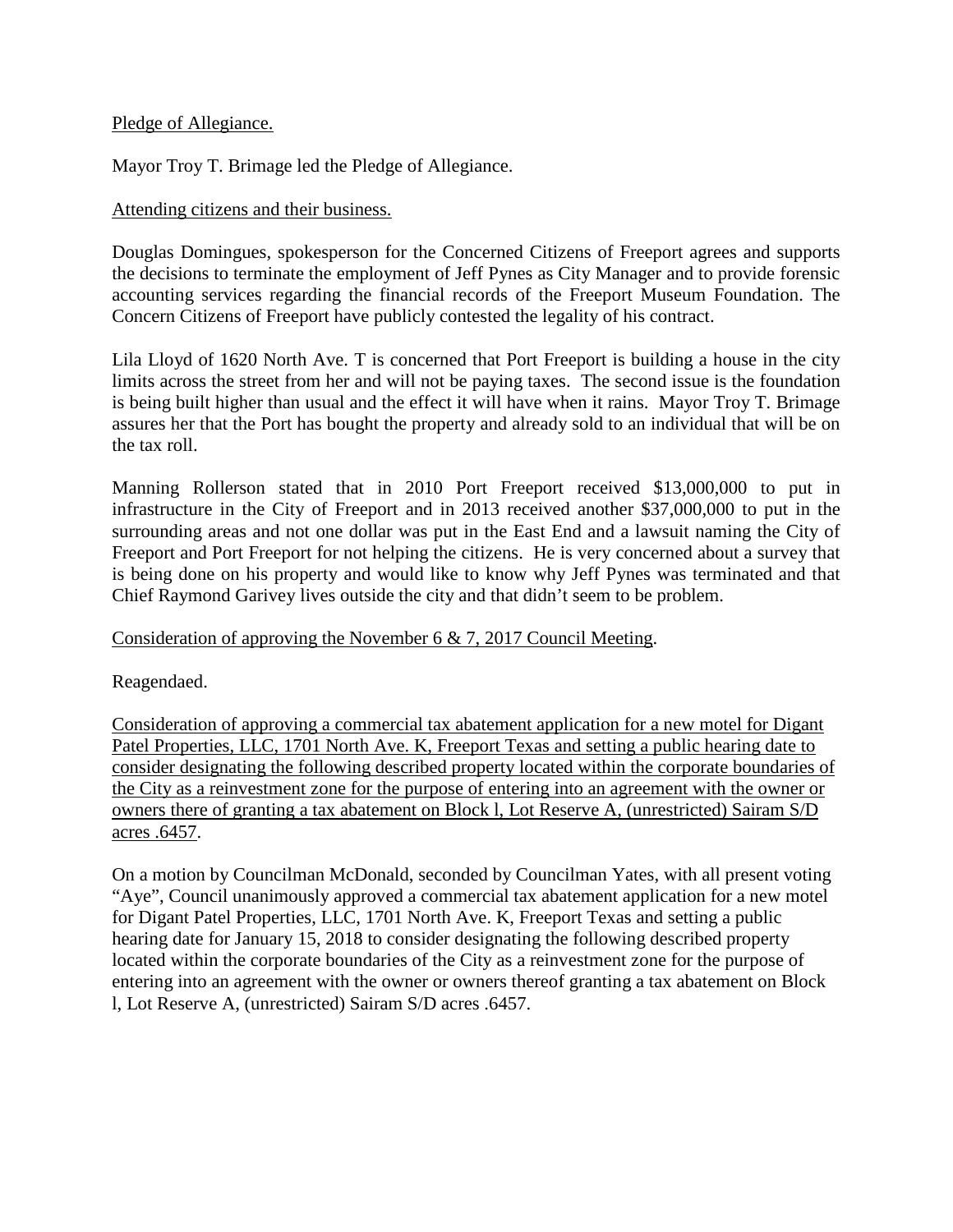Consideration of a request from Will J. Brooks, Parade Co-Chairman of the 32<sup>nd</sup> Annual Dr. Martin Luther King Jr. Celebration Committee (MLKCC), permission to close portions of the following streets during the parade to be held on Monday, January l5, 2018. The parade will start at 11: 00 a.m. at East Park and Fourth Street and continue through the Rally at the Freeport Municipal Park until 4:00 p.m.

On a motion by Councilman Bass, seconded by Councilman McDonad, with all present voting "Aye", Council unanimously approved a request from Will J. Brooks, Parade Co-Chairman of the 32nd Annual Dr. Martin Luther King Jr. Celebration Committee (MLKCC), permission to close portions of the following streets during the parade to be held on Monday, January l5, 2018. The parade will start at 11: 00 a.m. at East Park and Fourth Street and continue through the Rally at the Freeport Municipal Park until 4:00 p.m.

Consideration of accepting the Charter Review final report and determine which proposed amendment(s) are to be included in the Charter Amendment Election on May 5, 2018.

- (l) Amend the first sentence of Section 3.02 Qualifications to read respectively as follows: "The Mayor and each member of the City Council shall be a registered voter and a resident of the City of Freeport for at least twelve (12) consecutive months and in the case of members of the City Council other than the Mayor, a resident of the Ward sought to be represented for at least six (6) consecutive months immediately preceding his or her application to have his or her name placed on the official ballot and the filing of proof of his or her qualifications are required by law".
- (2) Amend Section 4.04A Multiple Duties to read as follows: " The duties of the City Manager, City Secretary, Tax Assessor and Collector and Director of Finance may be performed by the same individual for not more than six (6) consecutive months".
- (3) Add to Section 11. General Provisions the following new section: Section 11.15 Gender Neutral Provision "Whenever in this Charter the pronoun he, him or his are used, such pronouns shall be construed to mean he or she, him or her and his or hers".

On a motion by Councilman McDonald, seconded by Councilwoman Mireles, with all present voting "Aye", Council unanimously approved the final report of the Charter Review amendments for the Charter Amendment Election on May 5, 2018.

Consideration of authorizing publication of the final report of the Charter Review Amendments for May 5, 2018 Elections.

On a motion by Councilman Bass, seconded by Councilwoman Mireles, with all present voting "Aye", Council unanimously approved authorizing publication of the final report of the Charter Review Amendments for May 5, 2018 Elections.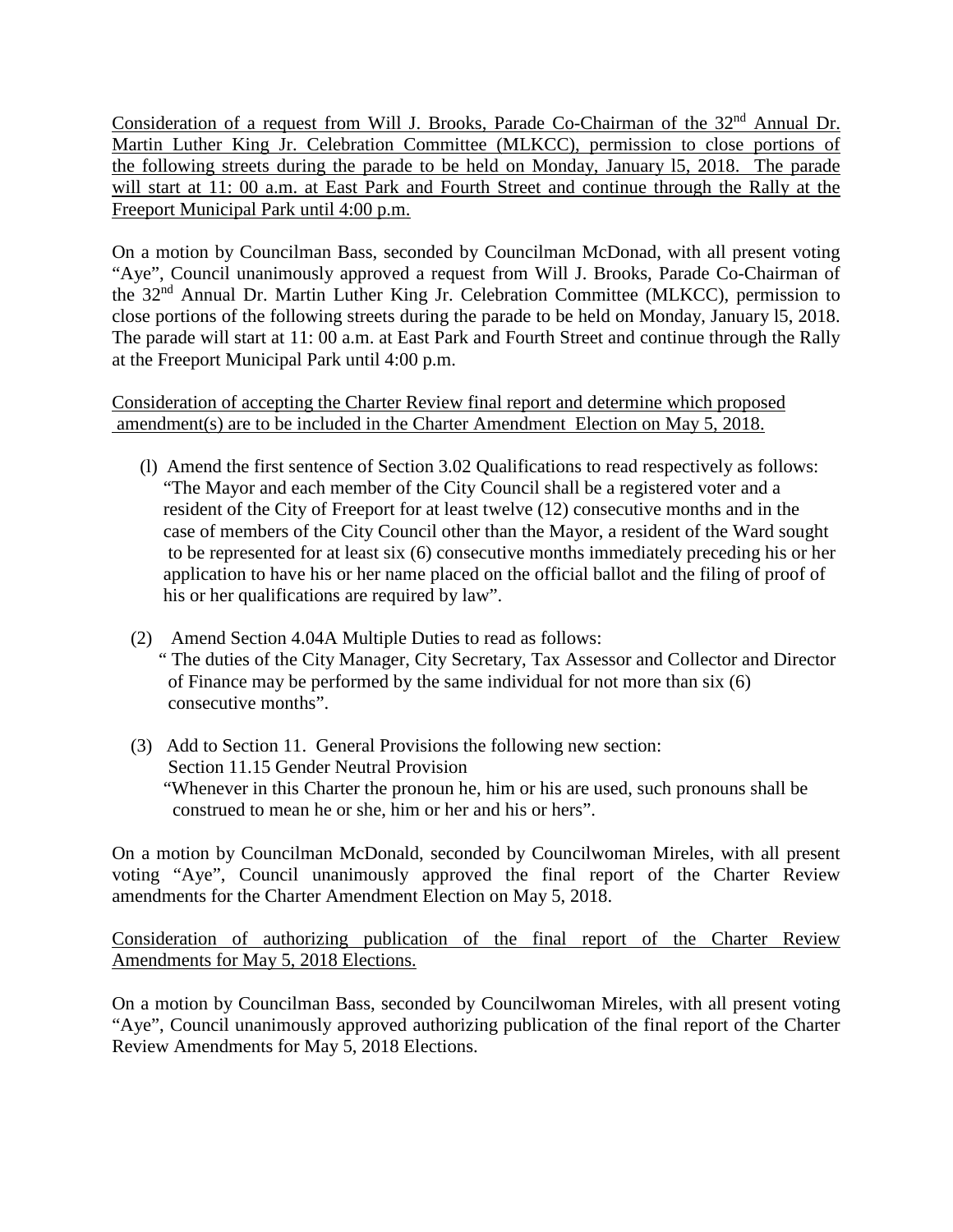## Consideration of taking action on any item discussed in Executive Session.

(2) Discuss and possible action to engage Olson & Olson, LLP, to provide legal services to the City in connection with legal issues and claims arising out of the termination from employment of Jeff Pynes.

On a motion by Councilman Bass, seconded by Councilman McDonald, with all present voting "Aye", Council unanimously approved to engage Olson & Olson , LLP to provide legal services to the City in connection with legal issues and claims arising out of the termination from employment of Jeff Pynes.

(3) Discuss and possible action to engage Belt Harris to provide forensic accounting services to the City regarding the financial records of the Freeport Museum Foundation and certain financial transactions of the City of Freeport.

On a motion by Councilman Bass, seconded by Councilwoman Mireles, with all present voting "Aye", Council unanimously approved to engage Belt Harris to provide forensic accounting services to the City regarding the financial records of the Freeport Museum Foundation and certain financial transactions of the City of Freeport.

Mayor Troy T. Brimage opened the Work Session at 6:23 p.m.

Work Session:

# Mayor Troy T. Brimage announcements and comments.

Mayor Troy T. Brimage reported that since Jeff Pynes is gone, he is working hand in hand with Bob Welch and staff at City Hall and reports that all is running well. David Hoelewyn from the Street Department has developed a weekly schedule that identifies what repairs are being done daily.

#### Councilman McDonald Ward A announcements and comments.

Councilman McDonald observed the alleyways and sewer lines being repaired and concurs with the Mayor Troy T. Brimage on the park appearance. He commended Kim Townsend, Parks Supervisor on the park being very well kept.

#### Councilman Bass Ward B announcements and comments.

Councilman Bass requests that the infrastructure improvements updates be put on the agenda. He suggests that Mr. Wallace Shaw be instructed to draft a letter to the Texas Highway Department on repairing Highway 288.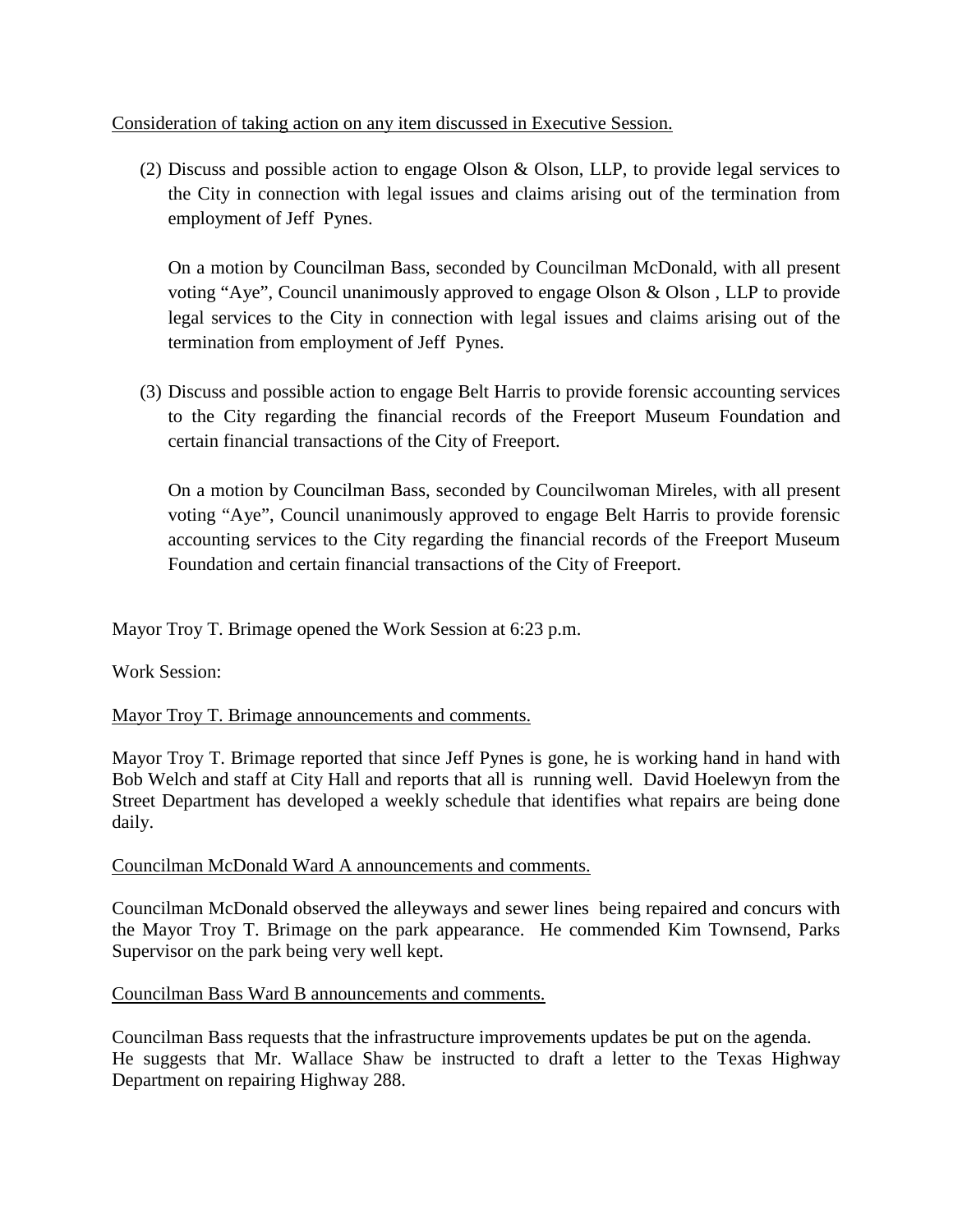# Councilwoman Mireles Ward C announcements and comments.

Councilwoman Mireles observed the alleyway and ditches being cleaned up and wants it on record that she did not request it for her alley, but is very pleased with the alleys in her neighborhood. She requested that the minutes on the website be updated as soon as possible. She has knowledge of two engineers that Dow and Lake Jackson use for future references.

#### Councilman Yates Ward D announcements and comments.

Councilman Yates stated the City Hall landscaping looks great. He is disappointed at the recycling center located at the Service Center that they do not accepting soft plastic. He asked Melanie Oldham to do research on recycling soft plastic. Cities need procedures that need to be implemented and there are templates available for organizations and cities.

Mayor Troy T. Brimage closed the Formal Session and opened the Executive Session at 6:32 p.m.

# Executive Session:

Section 551.071, Government Code

Consultation with City Attorney concerning pending or contemplated litigation, settlement offers or other matters in which his duty to the City Council under the Texas Disciplinary Rules of Professional Conduct of the State Bar of Texas clearly conflicts with Chapter 551, Government Code, to wit:

- 1 Discuss and possible action regarding claims asserted by Jeff Pynes in connection with the termination of his employment with the City. (*no motion*)
- 2 Discuss and possible action to engage Olson & Olson, LLP, to provide legal services to the City in connection with legal issues and claims arising out of the termination from employment of Jeff Pynes. *(Motion made in open session.)*
- 3 Discuss and possible action to engage Belt Harris to provide forensic accounting services to the City regarding the financial records of the Freeport Museum Foundation and certain financial transactions of the City of Freeport. (*Motion made in open* session.)